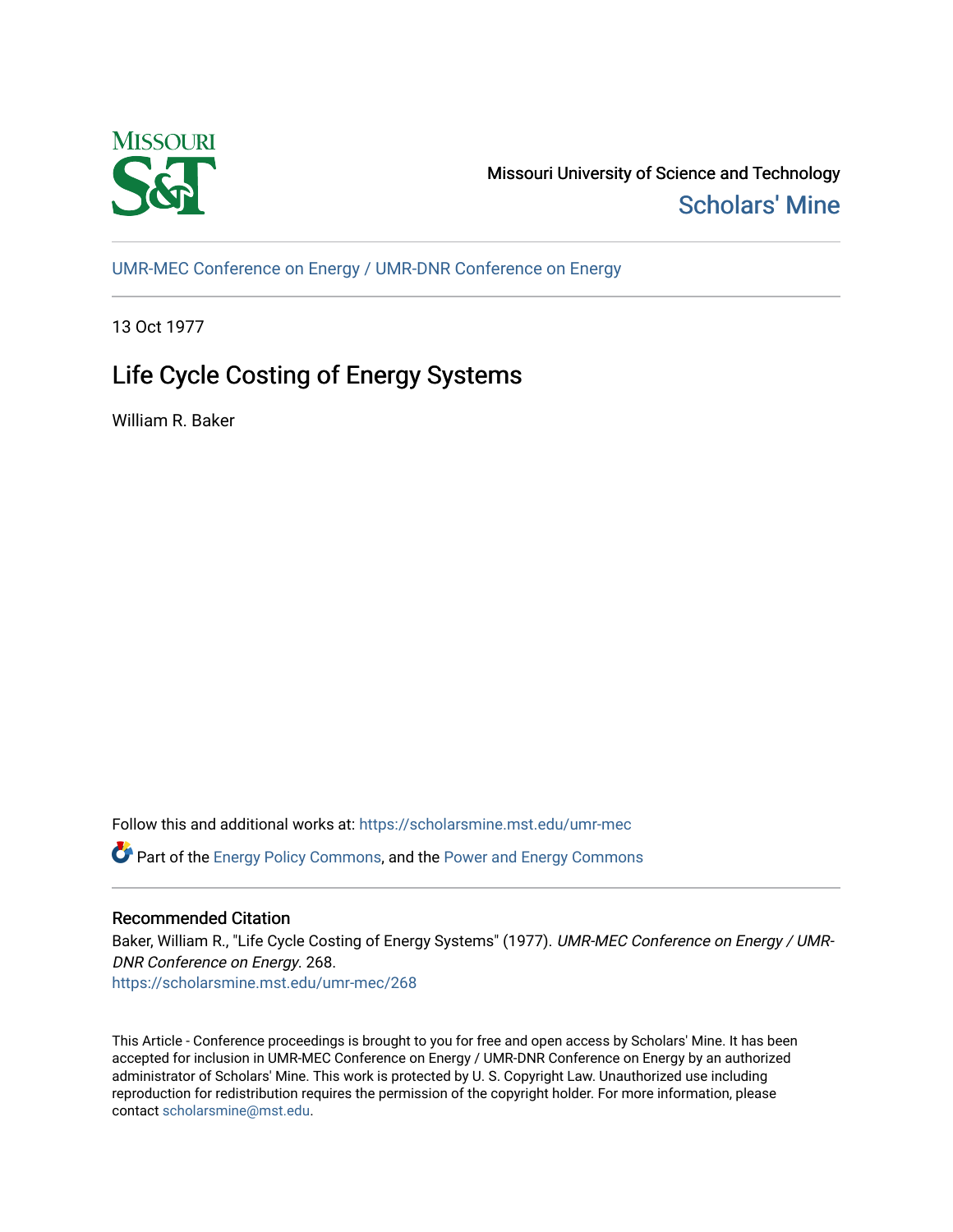# **LIFE CYCLE COSTING OF ENERGY SYSTEMS William R. Baker, P.E. Assistant Professor of Engineering University of Wisconsin-Extension**

#### **Abstract**

**Determination of true costs of ownership and the proper evaluation of savings are extremely important with regard to the purchase of** It is the purpose of the following **paper to discuss the application of the life cycle costing process as applied to the evaluation of capital expenditures.**

**In today's cost-conscious economy individuals responsible for the design, construction, and operation of engineering facilities are called upon to provide services in a cost-effective manner that has not been demanded in the past. We have entered an era where today's decisions have a dramatic influence on future operation costs. This is particularly true in the area of energy consumption. Of one thing we can be certain--the cost of energy will increase with the passage of time. No longer can we simply rely upon the low bid or cheapest initial cost when selecting a construction method or purchase of an equipment item. Many organizations now insist that cost-effectiveness studies be incorporated into the design process to insure the wise investment of capital funds.** **Life cycle costing is a procedure for computing the total cost of possession of an item over a time span of ownership. Properly applied, it correctly provides a blend of an initial purchase price along with all future anticipated expenditures. In addition, the process becomes a powerful tool for the comparison of alternate construction and purchasing options. When considering the design of an engineering system or the purchase of an item of equipment, two basic factors must be considered. Obviously, of paramount importance, is the performance of the item under consideration. It must accomplish the intended task within the parameters anticipated by the owner. This is the case regardless of the physical characteristics of the system being considered**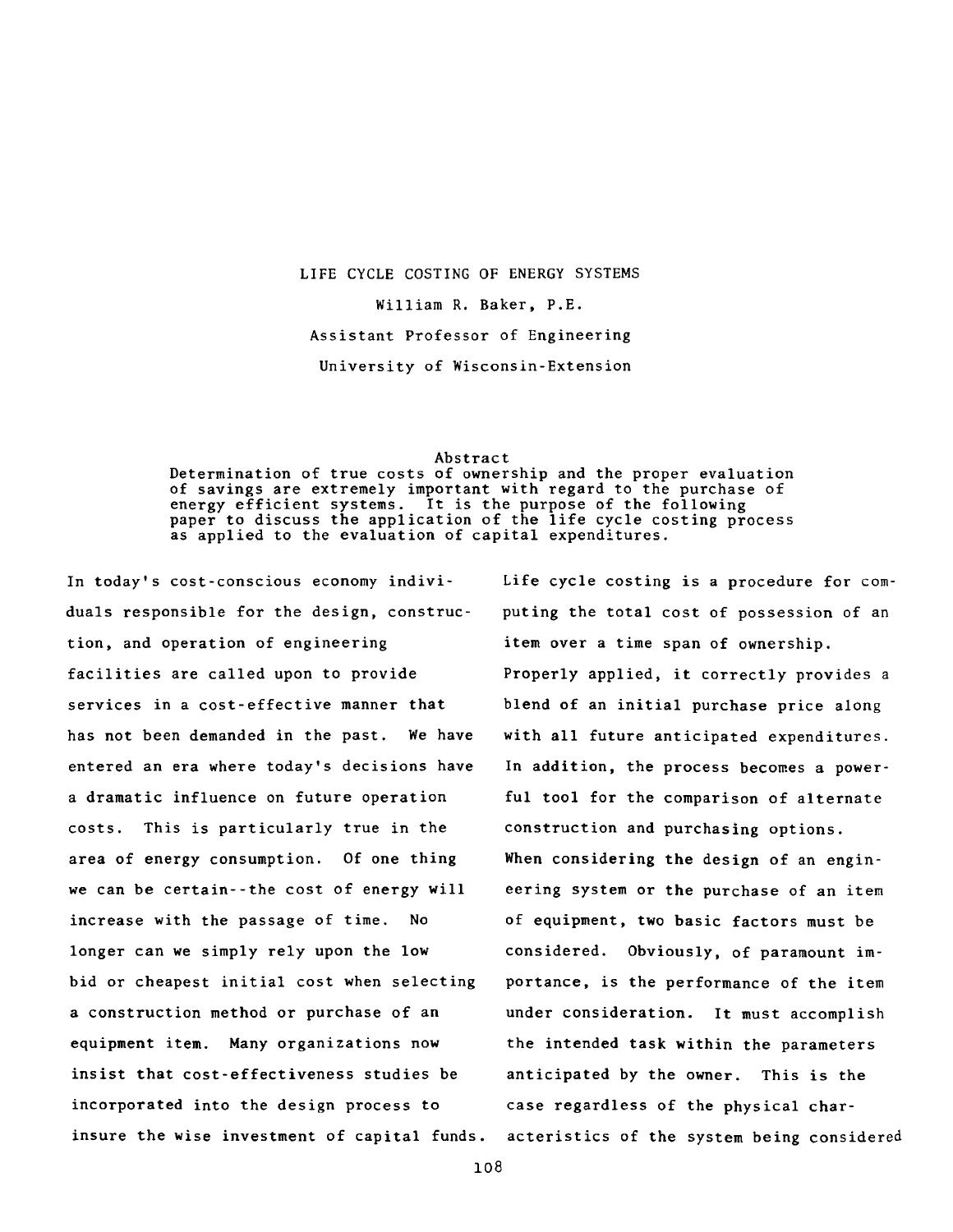**and would apply equally to a boiler plant design or the purchase of diesel truck. In addition to performance, cost is an equally important factor of consideration by both public and private organizations.** The total "price" of ownership is made **up of several categories of individual costs. This includes the initial purchase amount and/or total cost of construction; all future maintenance, operation, and mortgage payment amounts; any salvage, trade-in, or sale value of the item at the end of its useful life; any and all lost interest earnings on money used to purchase the item under investigation. The effect of Federal and State income taxes must also be considered in the cost analysis process.**

**The cost attributed to lost interest earnings perhaps deserves some additional comment since it is a somewhat subtle or indirect ownership cost. One must appreciate that the possession of money automatically implies the potential for earning additional dollars in the form of interest payments upon investment. Now, if instead of investing available dollars in some form of interest yielding account such as at a bank, these same dollars are used to purchase an item of equipment,** it is only reasonable to include the "lost **earnings" as a part of the equipment ownership. In essence, by purchasing the equipment item, one has elected to fore-** **go or sacrifice future earnings.**

**Life cycle cost analysis is usually performed by one of two methods--the computation of the total present worth cost of ownership or the conversion of all costs associated with an item to a series of uniform end-of-year dollar amounts. For the purposes of the following discussion only the present worth approach will be used. Computation of total present worth cost of ownership involves discounting all future cash flow amounts "backwards through time" to the date at which the item under investigation is purchased. The discounting process is much the same as one would employ to determine the purchase price of a bond or treasury note. For example, a bond with a face or maturity value of \$10,000 one year from the date of purchase, would be bought for a discounted amount dependent upon the rate of return or interest rate offered by the seller. If the annual yield was set at 7 percent, the discounted purchase price would be \$9345.79 (10,000 \* 1.07). In investment analysis terminology, \$9345.79 is the present worth of \$10,000 one year in the future, providing the interest rate is set at 7 percent. In life cycle costing analysis, the anticipated future ownership costs of an item are discounted to the time of purchase and added to the initial purchase price of the item to obtain a total present worth**

**109**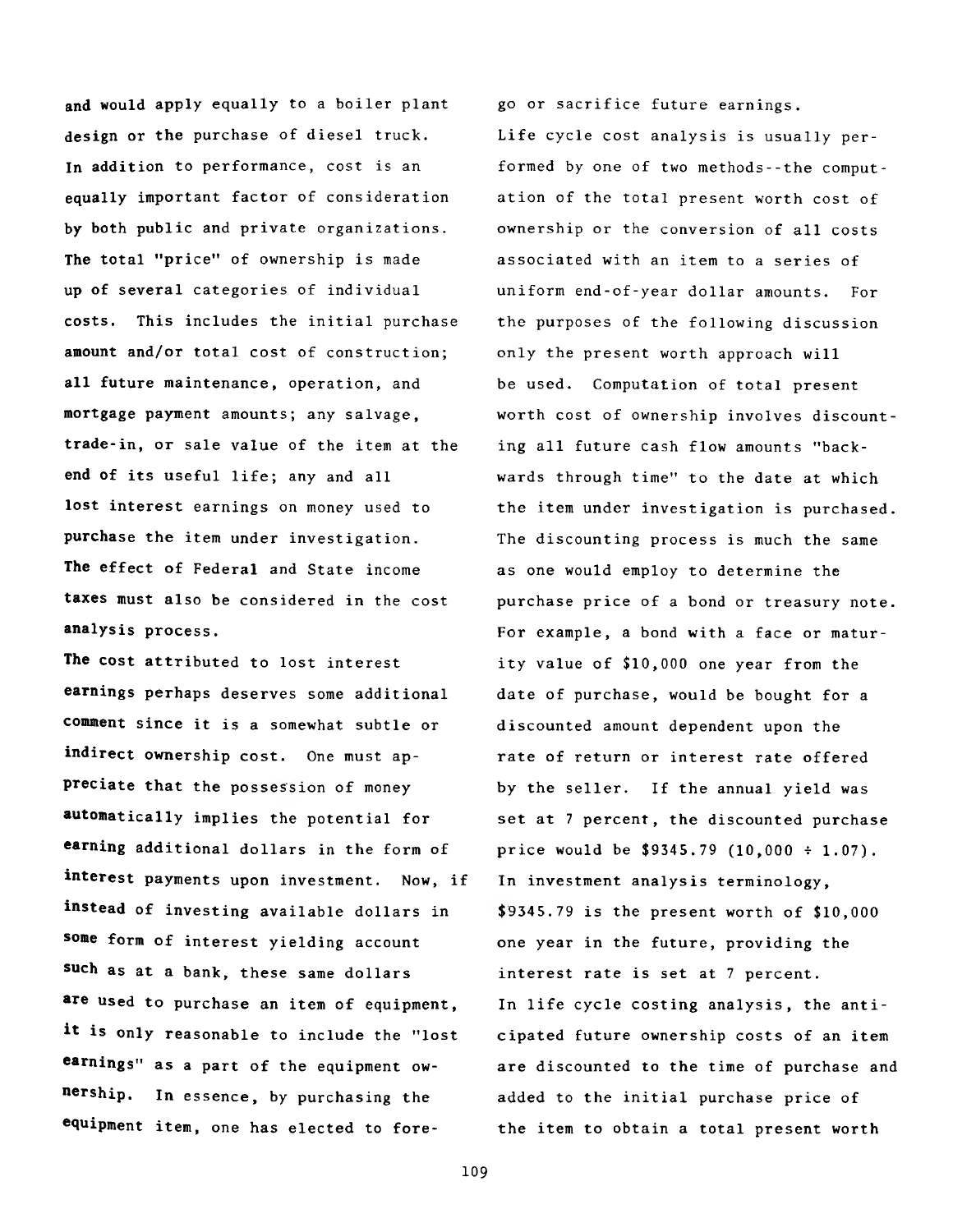**cost of ownership. The discounting mech- a convenient method of indicating a unique anism, or interest rate used, is the inves- interest factor. Both present worth inttment worth of capital to the owning or- erest factors are used as multipliers, ganization. Such a dollar amount is an They convert future cash amounts to exceedingly valuable item of information equivalent present worth dollars as into the decision maker for several reasons. dicated by the following equipment item Of most importance, all costs are expres- example:** sed in the value of present dollars. In addition, however, the present worth value of several alternatives that are potential options for performing a specific function will enable the selection of the most economical alternative. This is of particular importance in the area of equipment Present Worth (PW) = ?

Present worth computations are performed **by the use of the interest factor nomenclature shown in Figure 1. The value of an interest factor is dependent upon the two variables i and n. When the symbol notation is used to indicate a specific ,** factor, the interest rate is placed in the exponent location and the number of years in the subscript position. No math**ematical significance is attributed to . this placement as it merely represents**

| First $cost$ \$10,000             |     |
|-----------------------------------|-----|
| Yearly M&O costs                  | 500 |
| Overhaul at end of 4th year 2,000 |     |
| Salvage                           | 0   |
| Discount rate used                | 9%  |
| Life $(years)$                    | 8.  |

**purchases. PW = \$10,000 + 500** $\left(\frac{P}{A}\right)_8^{9\frac{8}{6}}$  **+ 2000** $\left(\frac{P}{F}\right)_4^{9\frac{8}{6}}$  **\$14,184. In the above example, the discounted present worth amount (\$14,184) represents the total cost of ownership expressed in terms of present dollars. The degree of accuracy, of course, is dependent upon the validity of estimated future expenditures and the selected investment worth of capital. A brief comment should be made regarding the selection of the specific interest factor used to perform the dis-**

|                                             | t tuurb t              |                                     |
|---------------------------------------------|------------------------|-------------------------------------|
| FACTOR NAME                                 | INTEREST FACTOR SYMBOL | MATHEMATICAL FORMULA                |
| Present Worth Factor                        |                        | $(T+1)^n$                           |
| Series, Present Worth Factor                | $\bar{A}$ n            | $\frac{(1+i)^{n-1}}{i(1+i)^n}$      |
| i denotes discount rate, (usually annually) |                        | F denotes a single amount of future |

**FIGURE 1**

**n denotes number of compound periods dollars (usually years) A denotes each expenditure in an annual**

P denotes a present amount of dollars **series of future end-of-year costs** 

**110**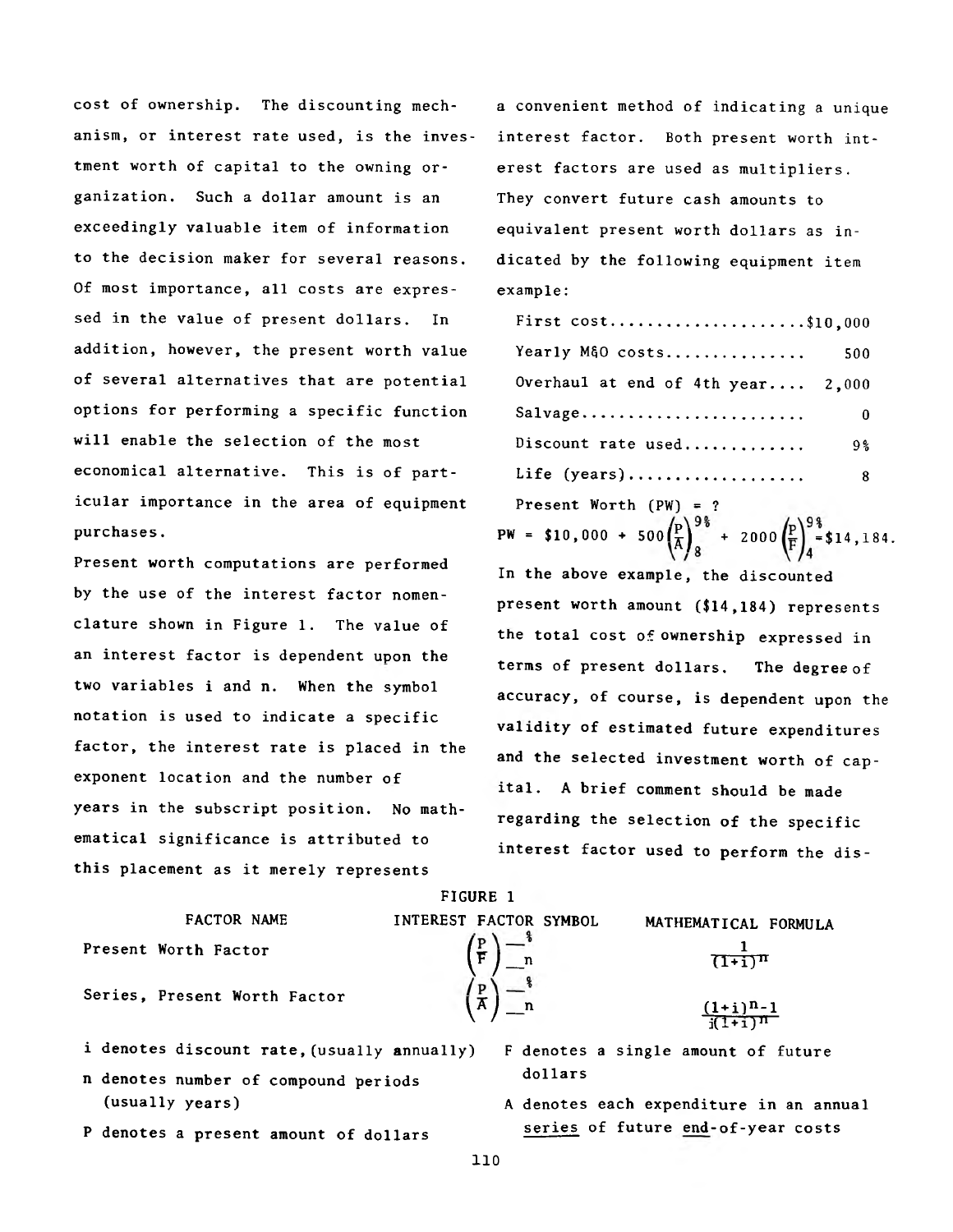counting procedure. A single future amount is reduced to the appropriate present worth equivalency by multiplying by a  $\frac{p}{T}$  factor for the designated interest **rate and number of years.** The  $\frac{P}{X}$  factor, in like manner, is used to compute the present worth of a series of end-of-year expenditures. Hence, in the above example the present worth of the series of \$500 expenses is multiplied by the factor The numerical value of this secured by use of the formula previously given for the series, present worth factor. 8 factor is

To apply the life cycle cost methodology in practice it is quite apparent that the **simple** treatment of future costs as expres**sed in** the above example would not apply. **Expenses** have a nasty habit of escalating. **Federal** and State income tax laws also **drastically** affect cash flow, actual cost **of ownership,** and hence, in a large **measure** dictate management decision-making **policy.** To illustrate the effect of these **parameters** on the life cycle cost comput**ation** process, the following evaluation **of two** alternate energy systems designed **for use** in Wisconsin are offered. Two **types** of ownership, public and corporate, **are** considered, and it is interesting to **note the** contrast based simply upon the **status** of the owner.

A 12,000 S.F. office building is to be equipped with a 30 ton rooftop air cooling unit. Two systems are available--a standard system "A" and system "B" equipped with an economizer. Cost data for the two units is given below:

|                                                                                    | Sys. A            |             | Sys. B                              |  |  |
|------------------------------------------------------------------------------------|-------------------|-------------|-------------------------------------|--|--|
| Capital Cost                                                                       |                   |             | $$30,000$ $$33,000$                 |  |  |
| Salvage                                                                            | 0                 |             | 0                                   |  |  |
| Life                                                                               | 10 years 10 years |             |                                     |  |  |
| Operation cost per year                                                            |                   |             |                                     |  |  |
| Maintenance                                                                        | \$<br>300 \$ 350  |             |                                     |  |  |
| Energy (current, but<br>will triple at a<br>uniform rate over<br>the next 9 years) | 2,360 1,890       | $(a \ 20\%$ | $(1st yr)$ $(1st yr)$<br>reduction) |  |  |

When computing the true cost of corporate ownership it will be assumed that the organization pays combined state and Federal income taxes at a rate of 55 percent in addition to local property taxes of \$15/\$1000 of true value. Also, money is considered to be worth 10 percent both to the corporation and the public entity. PUBLIC OWNERSHIP: As one would expect, the additional \$3000 investment is profitable for a publicly-owned, non-taxpaying organization. The present worth ownership cost of System A using a 10 percent discount rate is \$56,132 while System B's cost is \$54,602. Clearly, a net savings of over \$1500 will accrue to the owner in addition to the energy savings benefit. These amounts were computed with the aid

**111**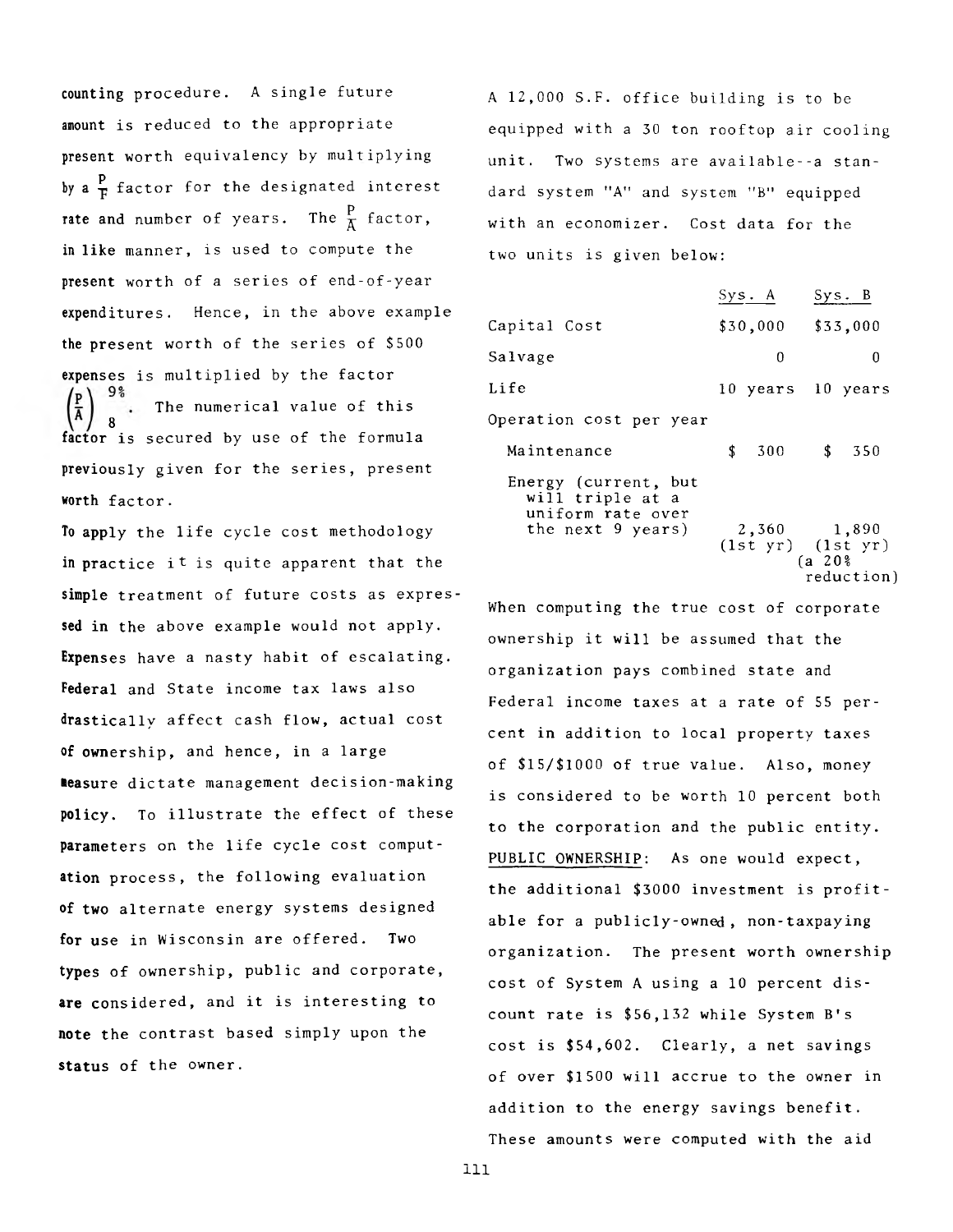**of the series present worth factor applied to the M§0 costs while each year's adjusted energy cost is discounted individually by use of the standard present worth factor. An alternate discounting method for application to the annual energy cost is to use a present worth factor based upon a geometric progression using a 13 percent rate of escalation and a 10 percent discounting rate. Both approaches will, however, yield identical results.**

### **TABLE I**

## **CORPORATE OWNERSHIP OF SYSTEM A**

|                | <b>PROP</b>       |               |              |                  |            |            |                                |         |
|----------------|-------------------|---------------|--------------|------------------|------------|------------|--------------------------------|---------|
|                | <b>TAX</b>        |               | <b>GROSS</b> | ST.              | TOTAL      | <b>TAX</b> | <b>NET</b>                     | PW      |
|                | G                 |               | <b>CASH</b>  | LINE             | <b>TAX</b> | RTN.       | CASH                           | e       |
| YEAR           | <b>MAINT</b>      | <b>ENERGY</b> | <b>FLOW</b>  | DEPR.            | DED.       | 55%<br>e   | <b>FLOW</b>                    | 10%     |
|                |                   |               |              |                  |            |            |                                |         |
| ı              | \$750             | \$2360        | \$3110       | \$3000           | \$6110     | \$3361     | $$+251$                        | $$+228$ |
| $\overline{2}$ | ,,                | 2667          | 3417         | $\mathbf{12}$    | 6417       | 3529       | +112                           | $+93$   |
| 3              | $\bullet$         | 3013          | 3763         | $\bullet$        | 6763       | 3720       | 43<br>$\overline{\phantom{a}}$ | $-32$   |
| 4              | $\bullet$         | 3405          | 4155         | $^{\bullet}$     | 7155       | 3935       | $-220$                         | $-150$  |
| 5              |                   | 3848          | 4598         | $\mathbf{H}$     | 7598       | 4179       | -419                           | -260    |
| 6              | $\bullet \bullet$ | 4348          | 5098         | $\bullet$        | 8098       | 4454       | -644                           | $-364$  |
| 7              | 11                | 4913          | 5663         | $\bullet$        | 8663       | 4765       | -8981                          | $-461$  |
| 8              | Ħ                 | 5552          | 6302         | $\bullet\bullet$ | 9302       | 5116       | -1186                          | $-553$  |
| 9              | $\bullet$         | 6274          | 7024         | $\mathbf{H}$     | 10,024     | 5513       | -1511                          | $-641$  |
| 10             |                   | 7090          | 7840         | 11               | 10,840     | 5962       | -1878                          | $-724$  |
|                |                   |               |              |                  |            |            |                                | $-2864$ |

## **Discounted Yearly Cash Flow**

| Initial Acquisition Cost                     | \$30,000 |
|----------------------------------------------|----------|
| Plus Discounted Cash Flow                    | 2.864    |
| Less Discounted Investment Tax Credit        | $-2,727$ |
| Life Cycle PW Ownership Cost<br>$\mathbf{r}$ | \$30,137 |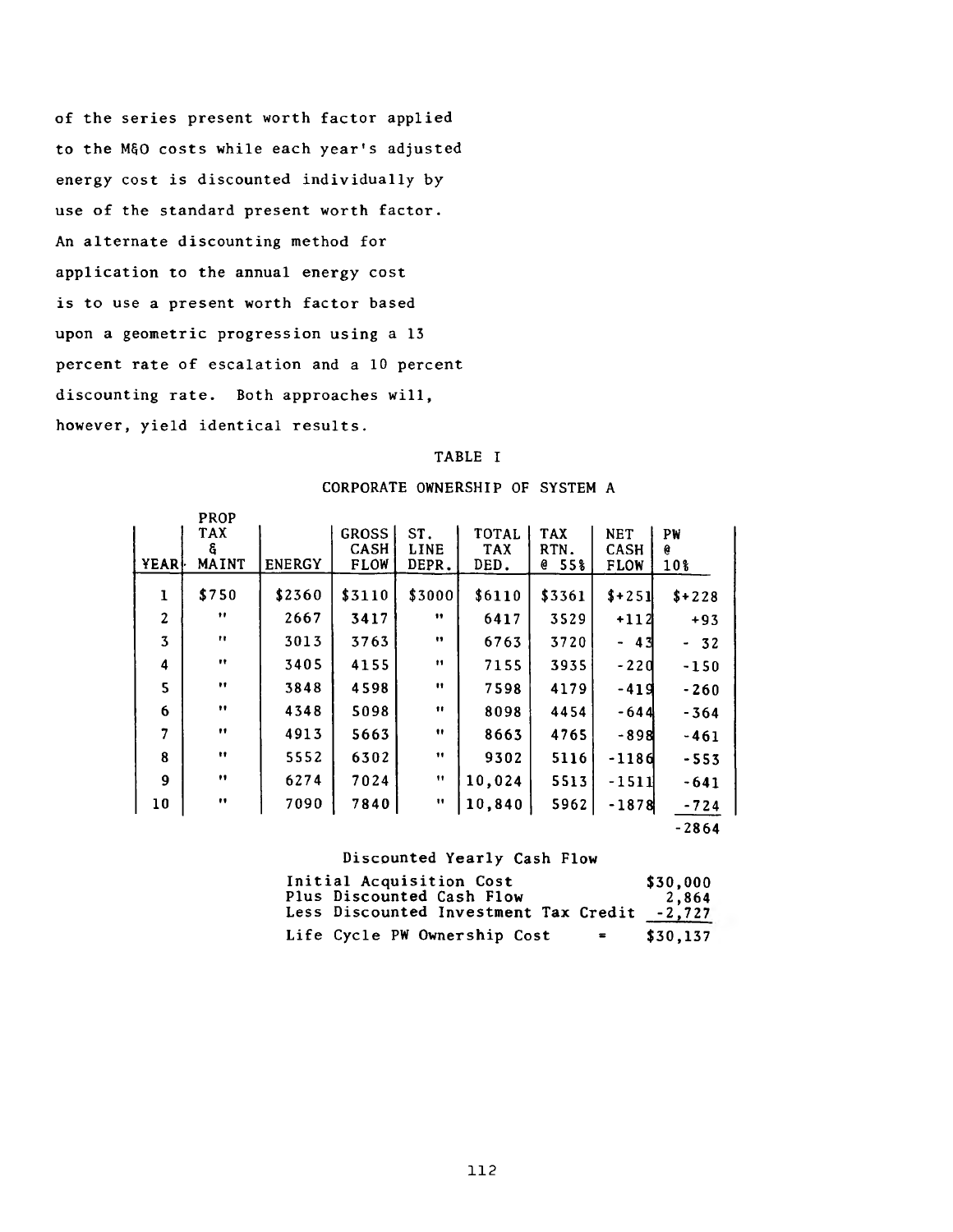# **TABLE II**

# **CORPORATE OWNERSHIP OF SYSTEM B**

| <b>YEAR</b>                                                             | PROP.<br>TAX<br>å.<br>MAINT. | <b>ENERGY</b>                | <b>GROSS</b><br>CASH<br><b>FLOW</b> | ST.<br>LINE<br>DEPR.     | TOTALI<br><b>TAX</b><br>DED. | TAX<br>RTN.<br>e 55% | <b>NET</b><br><b>CASH</b><br><b>FLOW</b> | PW<br>e<br>10% |
|-------------------------------------------------------------------------|------------------------------|------------------------------|-------------------------------------|--------------------------|------------------------------|----------------------|------------------------------------------|----------------|
| 1                                                                       | \$845                        | \$1890                       | \$2735                              | \$3300                   | \$6035]                      | \$3319               | $$+584$                                  | $$+531$        |
| $\boldsymbol{z}$                                                        | $\mathbf{H}$                 | 2136                         | 2981                                | $\bullet$                | 6281                         | 3456                 | $+475$                                   | $+393$         |
| $\overline{\mathbf{3}}$                                                 | $\pmb{\cdot}$                | 2413                         | 3258                                | $\bullet$                | 6558                         | 3607                 | $+349$                                   | $+262$         |
| 4                                                                       | $\pmb{\cdot}$                | 2727                         | 3572                                | $\bullet\bullet$         | 6872                         | 3780                 | $+20E$                                   | $+142$         |
| 5                                                                       | $\pmb{\mathfrak{v}}$         | 3082                         | 3927                                | $\bullet$                | 7227                         | 3975                 | $+ 48$                                   | $+ 30$         |
| 6                                                                       | $\bullet\bullet$             | 3482                         | 4327                                | $\pmb{\scriptstyle{11}}$ | 7627                         | 4195                 | $-132$                                   | $-75$          |
| $\overline{7}$                                                          | $\bullet\bullet$             | 3935                         | 4780                                | $\pmb{\cdot}$            | 80801                        | 4444                 | $-336$                                   | -1721          |
| 8                                                                       | $\mathbf{H}$                 | 4446                         | 5291                                | $\pmb{\mathsf{t}}$       | 8591                         | 4725                 | $-566$                                   | $-264$         |
| 9                                                                       | $\pmb{\cdots}$               | 5024                         | 5869                                | $\pmb{\mathsf{m}}$       | 9169                         | 5043                 | $-826$                                   | $-350$         |
| 10                                                                      | $\mathbf{H}$                 | 5678                         | 6523                                | $^{\bullet\bullet}$      | 9823                         | 5403                 | $-1120$                                  | $-432$         |
| $+ 65$<br>Discounted Yearly Cash Flow<br>$\equiv$                       |                              |                              |                                     |                          |                              |                      |                                          |                |
| \$33,000<br>Initial Acquisition Cost<br>Less:                           |                              |                              |                                     |                          |                              |                      |                                          |                |
| 65<br>Discounted Cash Flow<br>3,000<br>Discounted Investment Tax Credit |                              |                              |                                     |                          |                              |                      |                                          |                |
|                                                                         |                              | Life Cycle PW Ownership Cost |                                     |                          |                              |                      |                                          | \$29,935       |